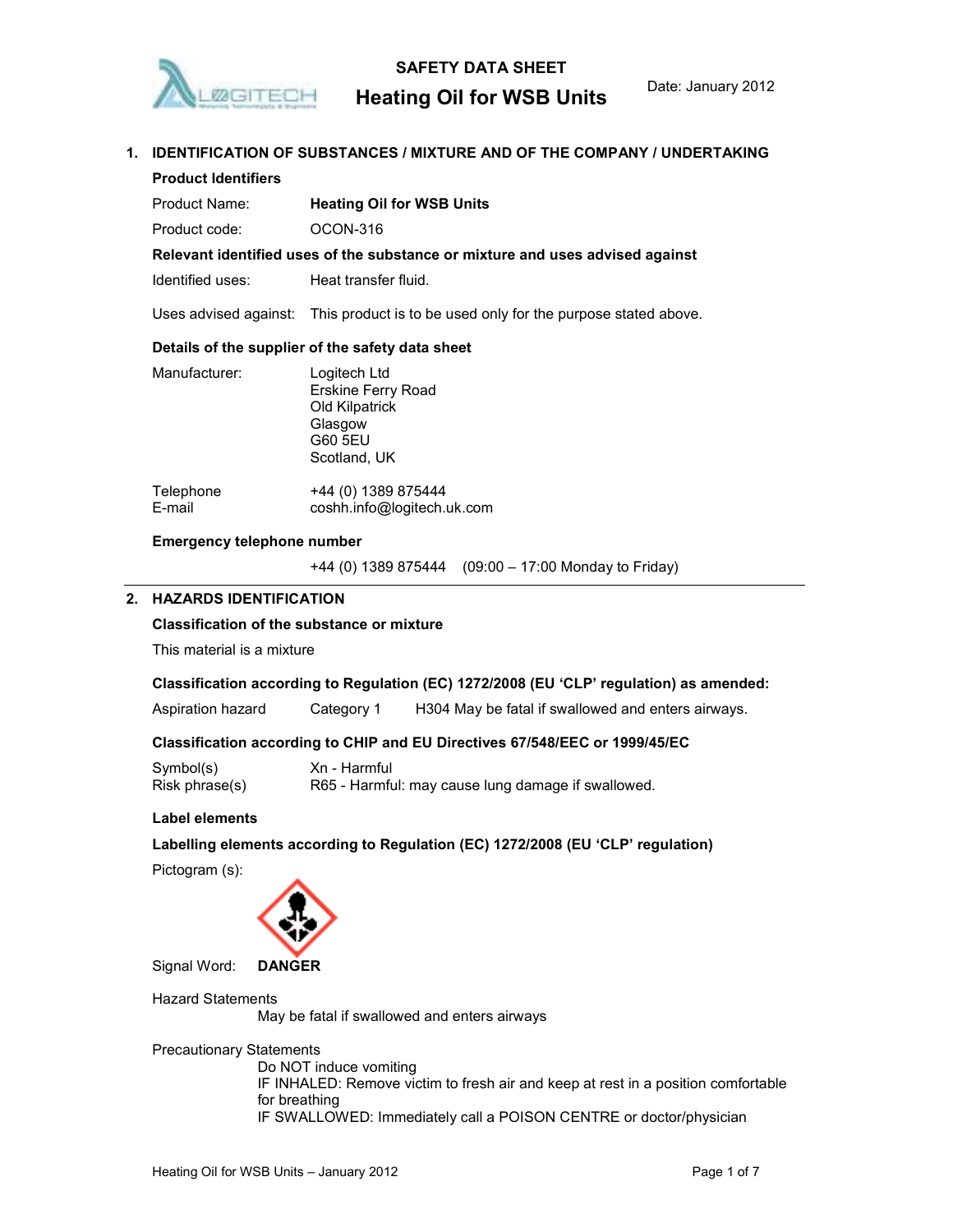# Labelling elements according to CHIP and EU Directives 67/548/EEC or 1999/45/EC

Symbol:



| Indication of Danger: | <b>HARMFUL</b>                                                                                                                                                            |
|-----------------------|---------------------------------------------------------------------------------------------------------------------------------------------------------------------------|
| Risk phrases:         | Harmful: may cause lung damage if swallowed                                                                                                                               |
| Safety phrases:       | Do not breathe fumes/vapour/spray<br>Avoid contact with skin<br>If swallowed, do not induce vomiting: seek medical advice immediately and<br>show this container or label |

# Other Hazards

Slightly irritating to respiratory system.

Breathing of high vapour concentrations may cause central nervous system (CNS) depression resulting in dizziness, light-headedness, headache and nausea.

Although not classified as flammable, heating (including welding or cutting operations) can produce oil vapour / mist that can form an explosive mixture with air.

# 3. COMPOSITION / INFORMATION ON INGREDIENTS

This material is a mixture.

Hazardous substances present at or above threshold limits:

| Component                                                                                                                                                                              | CAS No.    | EC No.    | $\%$      |
|----------------------------------------------------------------------------------------------------------------------------------------------------------------------------------------|------------|-----------|-----------|
| Kerosine (petroleum), hydrodesulphurised                                                                                                                                               | 64742-81-0 | 265-184-9 | $0 - 100$ |
| Classification according to CHIP and EU Directives 67/548/EEC or 1999/45/EC:                                                                                                           |            |           |           |
| Xn, HARMFUL                                                                                                                                                                            |            |           |           |
| R65 Harmful: may cause lung damage if swallowed                                                                                                                                        |            |           |           |
| Classification according to Regulation (EC) 1272/2008 (EU 'CLP' regulation) as amended:<br><b>Aspiration toxicity Category 1</b><br>H304 May be fatal if swallowed and enters airways. |            |           |           |
| Kerosine                                                                                                                                                                               | 8008-20-6  | 232-366-4 | $0 - 100$ |
| Classification according to CHIP and EU Directives 67/548/EEC or 1999/45/EC:                                                                                                           |            |           |           |
| Xn, HARMFUL                                                                                                                                                                            |            |           |           |
| R65 Harmful: may cause lung damage if swallowed                                                                                                                                        |            |           |           |
| Classification according to Regulation (EC) 1272/2008 (EU 'CLP' regulation) as amended:<br><b>Aspiration toxicity Category 1</b>                                                       |            |           |           |
| H304 May be fatal if swallowed and enters airways.                                                                                                                                     |            |           |           |

# 4. FIRST AID MEASURES

# Description of first aid measures

# General advice

Remove from source of exposure.

# Inhalation

Inhalation of liquid into lungs – seek immediate (emergency) medical attention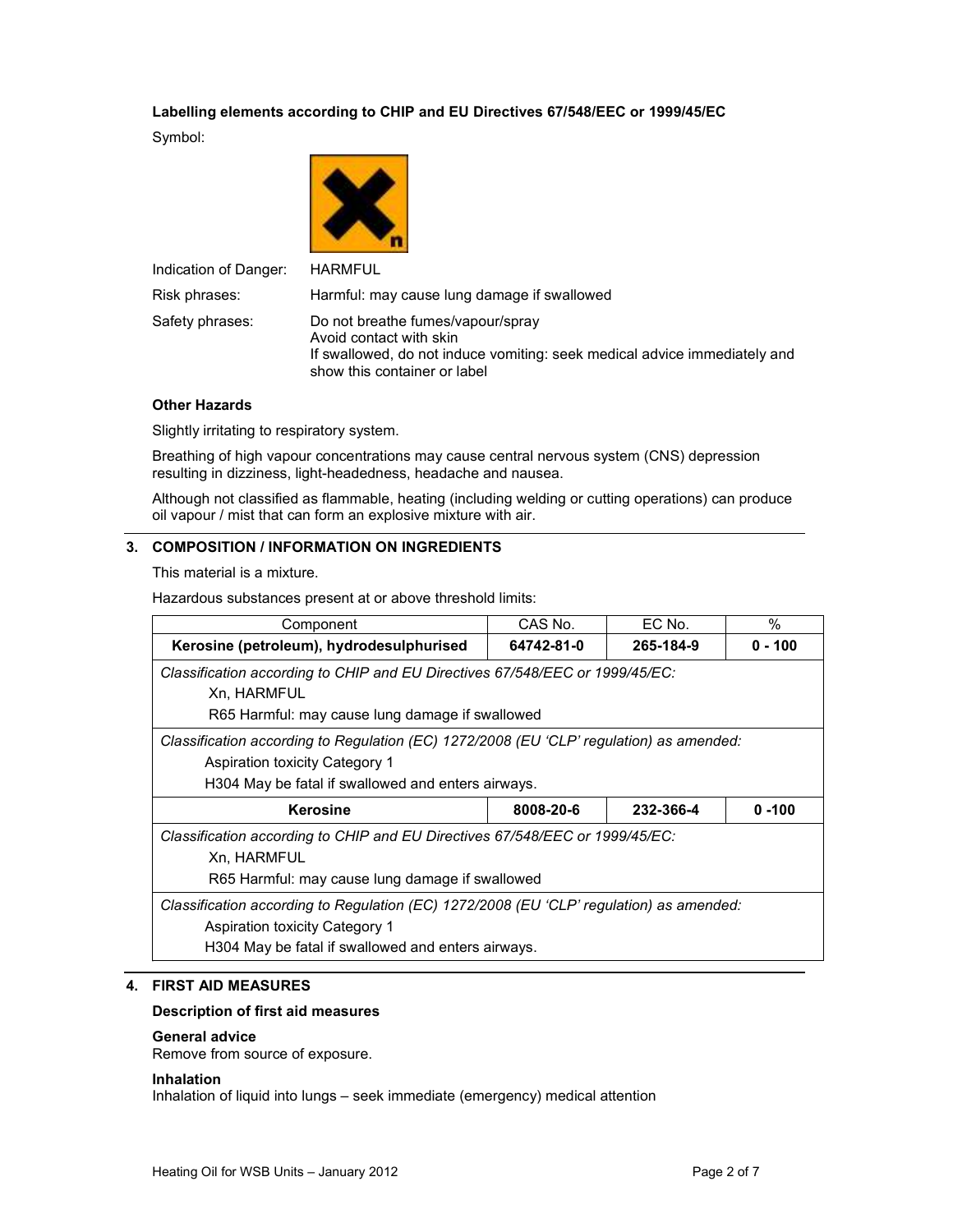Inhalation of vapour / mist. Remove from exposure to fresh air. If difficulty breathing, or irritation experienced, seek medical advice

#### Ingestion

DO NOT induce vomiting. Seek immediate medical attention. If vomiting occurs spontaneously, keep head below hips to prevent aspiration.

#### Skin contact

Wash area with soap and water then rinse thoroughly with water. If person experiences continued irritation seek medical advice.

Remove contaminated clothing and launder before re-use.

#### Eye contact

Wash out with plenty of water. After initial flushing, remove any contact lenses and continue flushing.

Seek medical advice in the event of continued irritation or other complaints.

#### Most important symptoms and effects, both acute and delayed

If material enters lungs, signs and symptoms may include coughing, choking, wheezing, difficulty in breathing, chest congestion, shortness of breath, and/or fever. The onset of respiratory symptoms may be delayed for several hours after exposure.

# Indication of any immediate medical attention and special treatment needed Seek immediate (emergency) medical attention if material is suspected of having entered the lungs.

# 5. FIRE-FIGHTING MEASURES

**Extinguishing media**<br>Suitable extinguishing media: Water spray, alcohol resistant foam, dry extinguishing powder, carbon dioxide

Unsuitable extinguishing media: Water jet (may cause splashing / foaming of burning material)

#### Special hazards arising from the substances or mixture

Product is based on organic materials. Combustion will produce carbon dioxide, carbon monoxide and irritating and toxic organic chemicals.

# Advice for fire fighters

Product floats on water. Wear self-contained breathing apparatus.

# 6. ACCIDENTAL RELEASE MEASURES

# Personal precautions, protective equipment and emergency procedures

Remove all sources of ignition. Vapours are heavier than air and can travel along the ground. Minimise contact with skin – wear chemically impervious gloves (rubber, nitrile, PVC etc) when handling the material.

Avoid breathing fumes / vapour / mist. Ensure good ventilation or wear a respirator.

#### Environmental precautions

Do not allow to contaminate rivers, streams, other waterways, drains, soil or the remaining environment.

Use absorbent materials (spill kit materials, sand, absorbent granules, earth etc) to contain the spillage and prevent environmental contamination.

Advise local authorities immediately if significant spillages cannot be contained.

#### Methods and material for containment and cleaning up

Use absorbent materials (spill kit materials, sand, absorbent granules, earth etc) to soak up the spillage. Sweep or scrape the absorbed material into a sealable storage container. Treat residues as flammable.

Remove final residues with a water / detergent mixture, running the water to foul sewer (NOT surface water drains) or allow to evaporate naturally (provided there are no ignition sources present)

# Reference to any other sections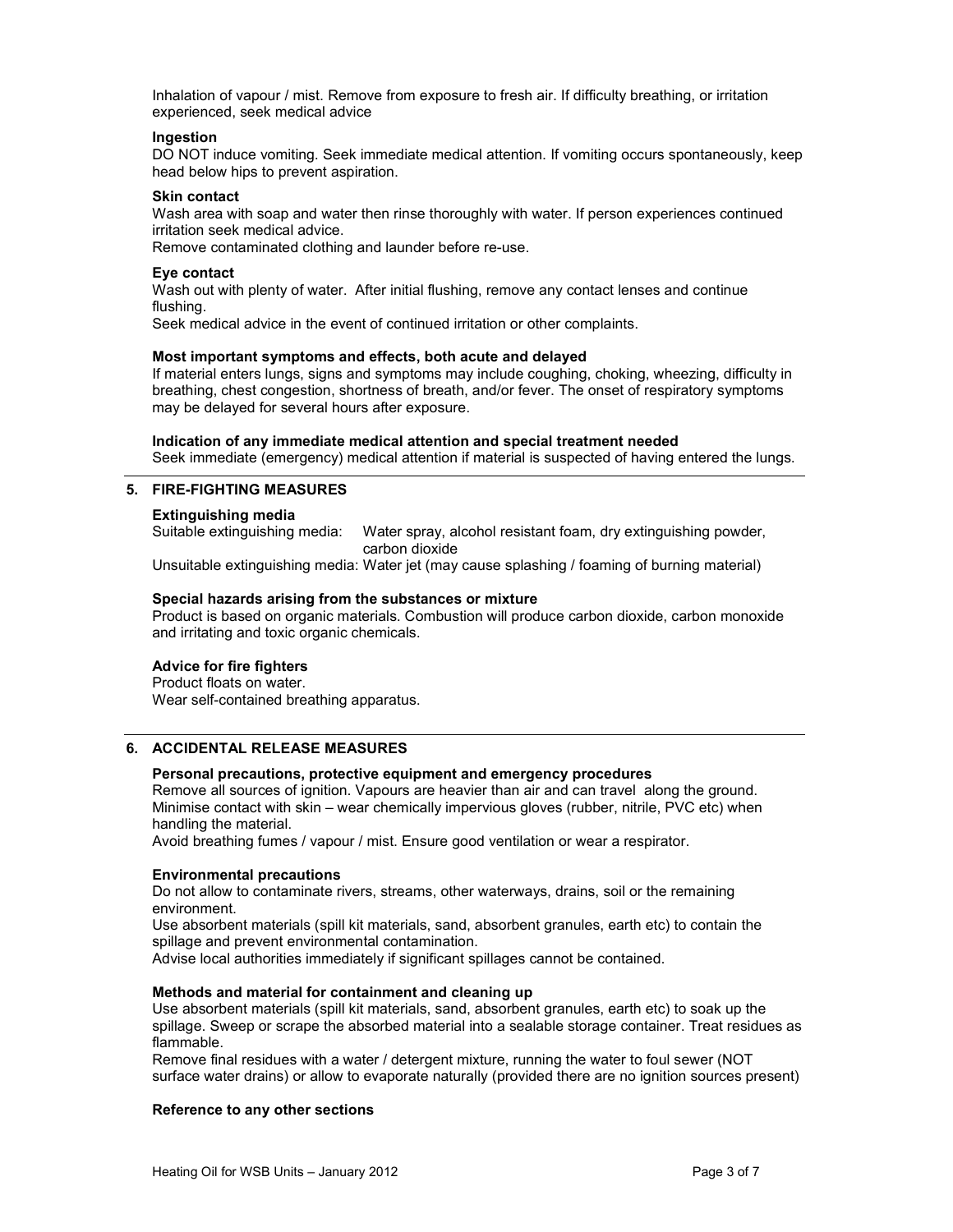## 7. HANDLING AND STORAGE

#### Precautions for safe handling:

Minimise skin contact. Do not allow repeated or prolonged skin contact (this may lead to skin conditions including dermatitis). Clean contaminated skin with soap and water. Do NOT use solvents. Avoid breathing vapour / mist. Provide adequate ventilation or extraction if significant vapour / mist generated.

#### Conditions for safe storage, including any incompatibilities

This material will damage / soften / dissolve various plastics including Polyethylene (PE, HDPE), Polypropylene (PP), Polymethyl methacrylate (PMMA), Acrylonnitrile butadiene styrene (ABS). Do not use these materials for storage.

Specific end use(s) None identified

# 8. EXPOSURE CONTROLS / PERSONAL PROTECTION

#### Control parameters

#### Exposure limits

There is no UK Workplace Exposure Limit (WEL) for this material. As with all materials, exposure should be minimised. Provide ventilation or extraction if significant vapour /mist is generated.

Derived No Effect Level (DNEL) No information available.

Predicted No Effect Concentration (PNEC) No information available

# Exposure controls Appropriate engineering controls

Design equipment to prevent repeated or prolonged skin exposure.

# Personal protective equipment

If PPE is necessary to control exposure use the following:

| Respiratory protection | If significant oil vapour / mist generated (or irritation is experienced) use<br>an EN149 approved respirator fitted with a combined particle and organic<br>vapour filter (type AP).<br>The correct selection, fitting, use, storage and maintenance of respiratory<br>protective equipment is important. Follow manufacturer's recommendation<br>or seek expert advice. HSE document HSG 53 provides some guidance |
|------------------------|----------------------------------------------------------------------------------------------------------------------------------------------------------------------------------------------------------------------------------------------------------------------------------------------------------------------------------------------------------------------------------------------------------------------|
| Hand protection        | Chemically impervious gloves suitable for use with kerosene / paraffin e.g.<br>Nitrile gloves. Follow manufacturer recommendations on inspection and<br>replacement.                                                                                                                                                                                                                                                 |
| Skin protection        | Long sleeved clothing. Replace contaminated clothing before skin contact<br>with oil occurs.                                                                                                                                                                                                                                                                                                                         |
| Eye protection         | EN approved goggles or face shield if eye contact likely.                                                                                                                                                                                                                                                                                                                                                            |

# 9. PHYSICAL AND CHEMICAL PROPERTIES

#### Information on basic physical and chemicals properties

| Appearance:      | Colourless to pale yellow liquid |
|------------------|----------------------------------|
| Odour:           | Mild, petroleum                  |
| Odour threshold: | information not available        |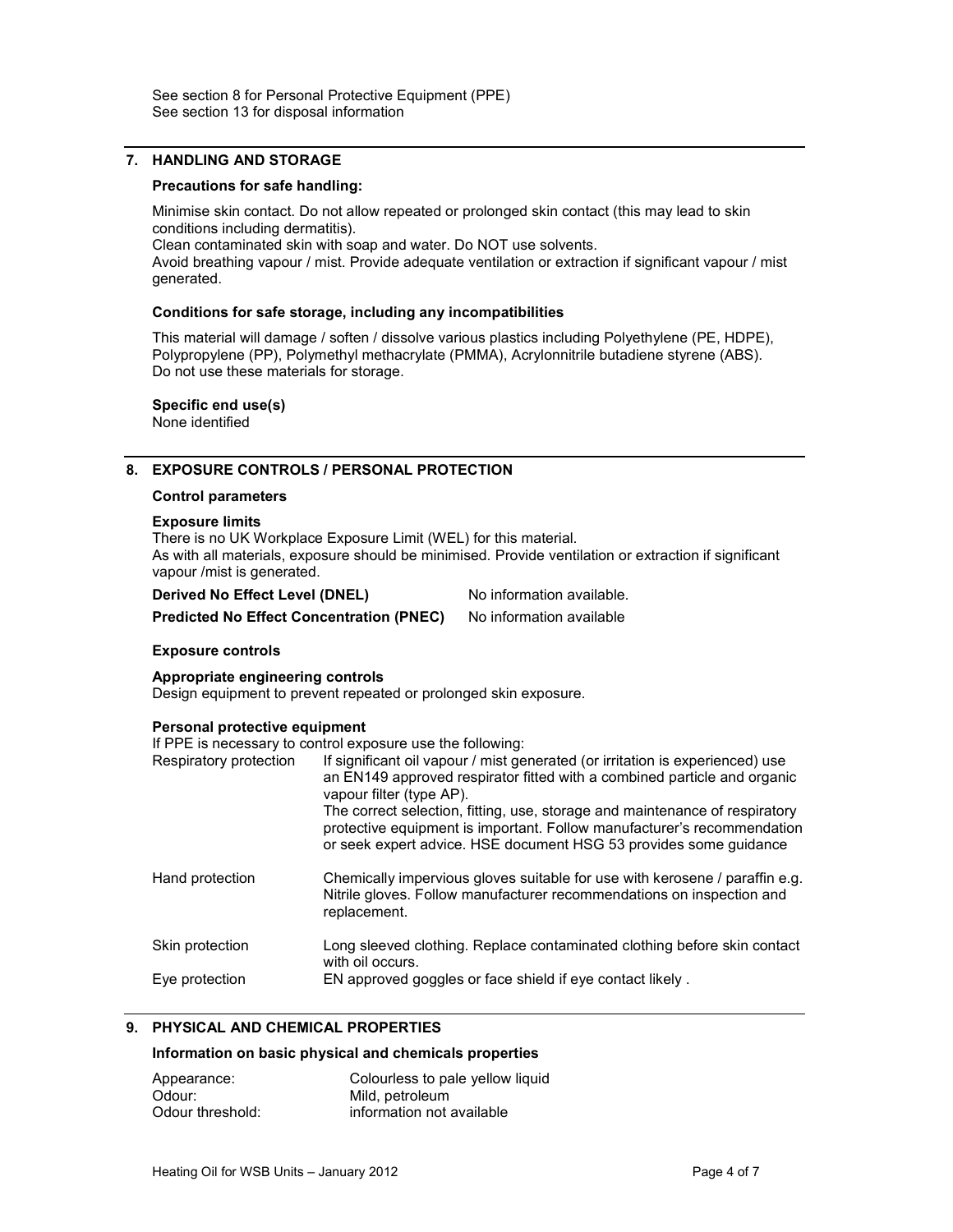pH:<br>
Melting point:<br>
Melting point:<br>
information not available information not available<br> $150 - 300^{\circ}C$ Boiling point:<br>Flash point: Flash point: >38 °C (Abel)<br>Evaporation rate information not information not available Flammability information not available Upper/lower Upper – 6% available<br>explosive limits Lower – 1% explosive limits Vapour pressure  $\leq 0.1$  hPa at 20 °C<br>Vapour density information not ava information not available Density  $0.77 - 0.84$  g/cm<sup>3</sup> @ 15 °C<br>Solubility in water: Insoluble in water. Solubility in water: Solubility in other Ingredients: information not available Partition coefficient<br>Octanol/water:  $2 - 6$  (log Pow) Auto-ignition temperature  $> 220$  °C Decomposition temperature information not available Viscosity 1 - 2 mm2/s at 40 °C Explosion properties: information not available Oxidising properties: Not oxidising.

# Other information

No additional data available

# 10. STABILITY AND REACTIVITY

#### **Reactivity**

Not reactive to materials commonly used in the transportation, handling and storage.

#### Chemical stability

Stable at room temperature.

#### Possibility of hazardous reactions No hazardous reactions known

Conditions to avoid ignition sources

#### Incompatible materials Strong oxidising agents

#### Hazardous decomposition products

Combustion will produce carbon dioxide, carbon monoxide and irritating and toxic organic chemicals.

# 11. TOXICOLOGICAL INFORMATION

#### Information on toxicological effects

| Acute toxicity         | Based on the properties of the main components:<br>Oral: LD 50 (rat): >2000 mg / kg       |
|------------------------|-------------------------------------------------------------------------------------------|
|                        | Aspiration into the lungs when swallowed or vomited may cause                             |
|                        | chemical pneumonitis which can be fatal.                                                  |
|                        | Dermal: LD 50 (rabbit): >2000 mg / kg                                                     |
|                        | Inhalation: LC 50 (rat): >5 mg/L /4 hr                                                    |
|                        | High concentrations may cause central nervous system depression                           |
|                        | resulting in headaches, dizziness and nausea. Continued inhalation                        |
|                        | may result in unconsciousness and/or death.                                               |
| Irritation             | Expected to be irritating to the skin.                                                    |
|                        | Expected to be slightly irritating to eyes and respiratory tract                          |
| Corrosively            | no data available                                                                         |
| Sensitisation          | Not a skin sensitiser.                                                                    |
| Repeated dose toxicity | Kidney: caused kidney effects in male rats which are not considered<br>relevant to humans |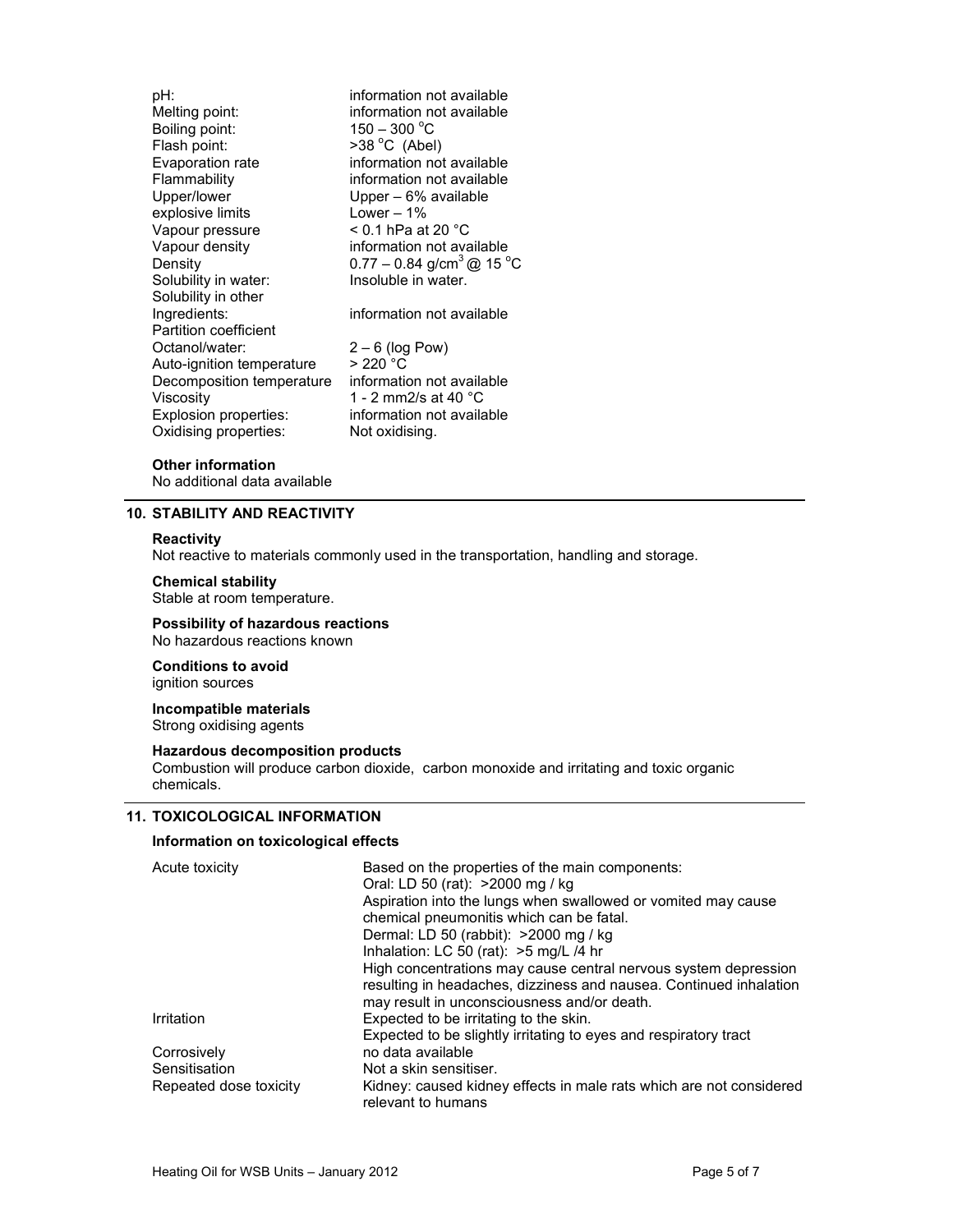| Carcinogenicity           | Not classified as carcinogenic<br>Repeated skin contact has resulted in irritation and skin cancer in |
|---------------------------|-------------------------------------------------------------------------------------------------------|
|                           | animals.                                                                                              |
| Mutaqenicity              | Not considered a mutagenic hazard.                                                                    |
| Toxicity for reproduction | Not classified as a developmental toxicant.                                                           |

# Other information

No data available

# 12. ECOLOGICAL INFORMATION

# **Toxicity**

Based on information for the main components: Acute toxicity for fish Toxic: LL/EL/IL50 > 1 <= 10 mg/l<br>Acute toxicity for crustacea Toxic: LL/EL/IL50 > 1 <= 10 mg/l Acute toxicity for crustacea<br>Acute toxicity for algae Toxic: LL/EL/IL50 >  $1$  <= 10 mg/l

# Persistence and biodegradability

Expected to be biodegradeable.

# Bioaccumulative potential

Contains constituents with the potential to bioaccumulate.

# Mobility in Soil

Floats on water. Contains volatile constituents. Evaporates within a day from water or soil surfaces.

# Results of PBT and vPvB assessment

Data not available

# Other adverse effects

Data not available

# 13. DISPOSAL CONSIDERATIONS

# Waste treatment methods

# Product

Dispose of product as hazardous waste in accordance with local, national and international legislation, using an approved registered waste disposal company.

The European Waste Code will depend upon the use of the product and cannot be specified here

# Packaging

Clean packaging can be disposed of as general waste: European Waste Code 15 01 xx (xx will depend upon the type of packaging e.g. plastic, cardboard etc. Refer to European Waste Catalogue). Recycle such waste wherever possible.

Contaminated packaging / containers must be disposed of as hazardous waste Containers previously used to store this product that are now free of the product (residues will evaporate) can be disposed of as general (non-hazardous) waste. Recycle such containers where possible.

# 14. TRANSPORT INFORMATION

# UN number

1223

|                           | <b>ADR/RID</b>  | <b>IMDG</b>     | <b>IATA</b>     |
|---------------------------|-----------------|-----------------|-----------------|
| UN proper shipping name   | <b>KEROSINE</b> | <b>KEROSINE</b> | <b>KEROSINE</b> |
| Transport hazard class(s) | 3               |                 |                 |
| <b>Packing group</b>      | Ш               | Ш               | Ш               |